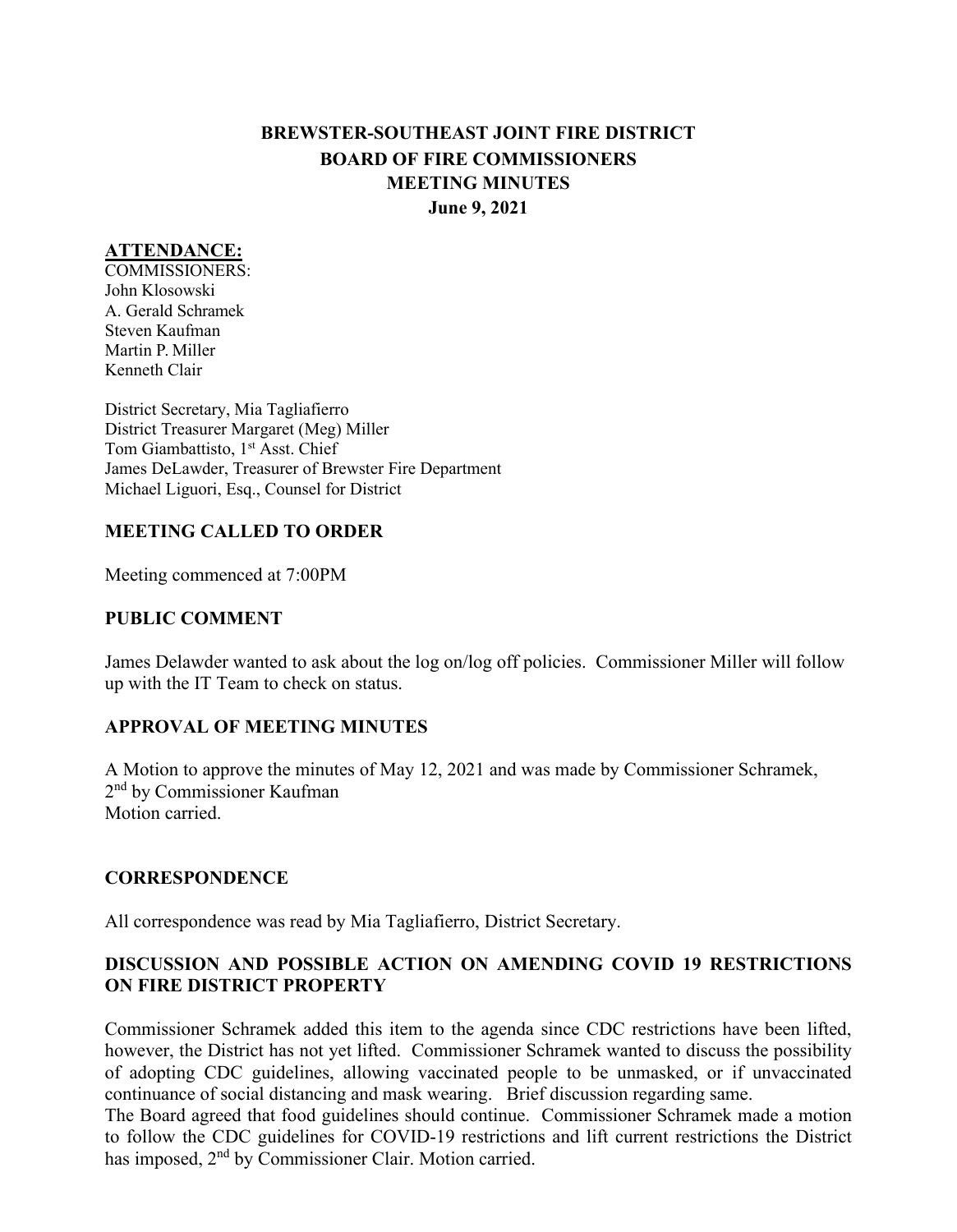### **COMPUTER/COMMUNICATIONS/RADIOS**

Commissioner Miller has nothing to report other than following up with A-1 Computers. Commissioner Clair reports printers will need to be upgraded next year. The siren is scheduled to be put up in July. The installer will work with Joe Dexter to test the drivers. Commissioner Miller asked if the roof can support the weight of the siren, and Commissioner Clair said that yes, it is, and the existing siren is actually heavier.

Brief discussion regarding computer security.

# **FACILITIES**

The urinal downstairs at the Main Station was repaired.

Commissioner Klosowski spoke with Chris Lyons of Lyons Development re: floor at Station One. The floor needs to be grinded in a couple spots. \$32,000 for floor. RFP will need to be done. A Motion to do RFP for epoxy grinding and finishing floor at station one was made by Commissioner Klosowski, 2nd by Commissioner Kaufman. Motion carried. Front A/C unit is making noise. Will need to be looked at. Commissioner Clair will reach out to 845 for a dumpster.

### **FIRE AND EMS EQUIPMENT**

Commissioner Clair said the County will take expired gear. Commissioner Klosowski reported that the Bottle racks have not come in yet.

Discussion re: Detail needed on truck reports.

# **FIRE ROADS**

Team Rubicon will work with Commissioner Kaufman on cutting fire roads.

### **FIRE PREVENTION**

Commissioner Clair will get together with Chief Miller and do infomercials and podcasts. Middle school wants to do something before they graduate.

### **INSURANCE CLAIMS/VFBL**

Commissioner Schramek reported that one claim was settled with VFIS for injured Firefighter. Discussion regarding record keeping and reporting needs. Commissioner Schramek suggested that the policy may need to be changed and reminded the Chief that a full report needs to be done within 48 hours.

# **LEGAL CONTACT/REPORTS**

Michael Ligouri reports that he reached out to Pine Street Brokers re: Milltown Property but has not heard back. If he does not receive any correspondence by July 1 the District will proceed with action to quiet title.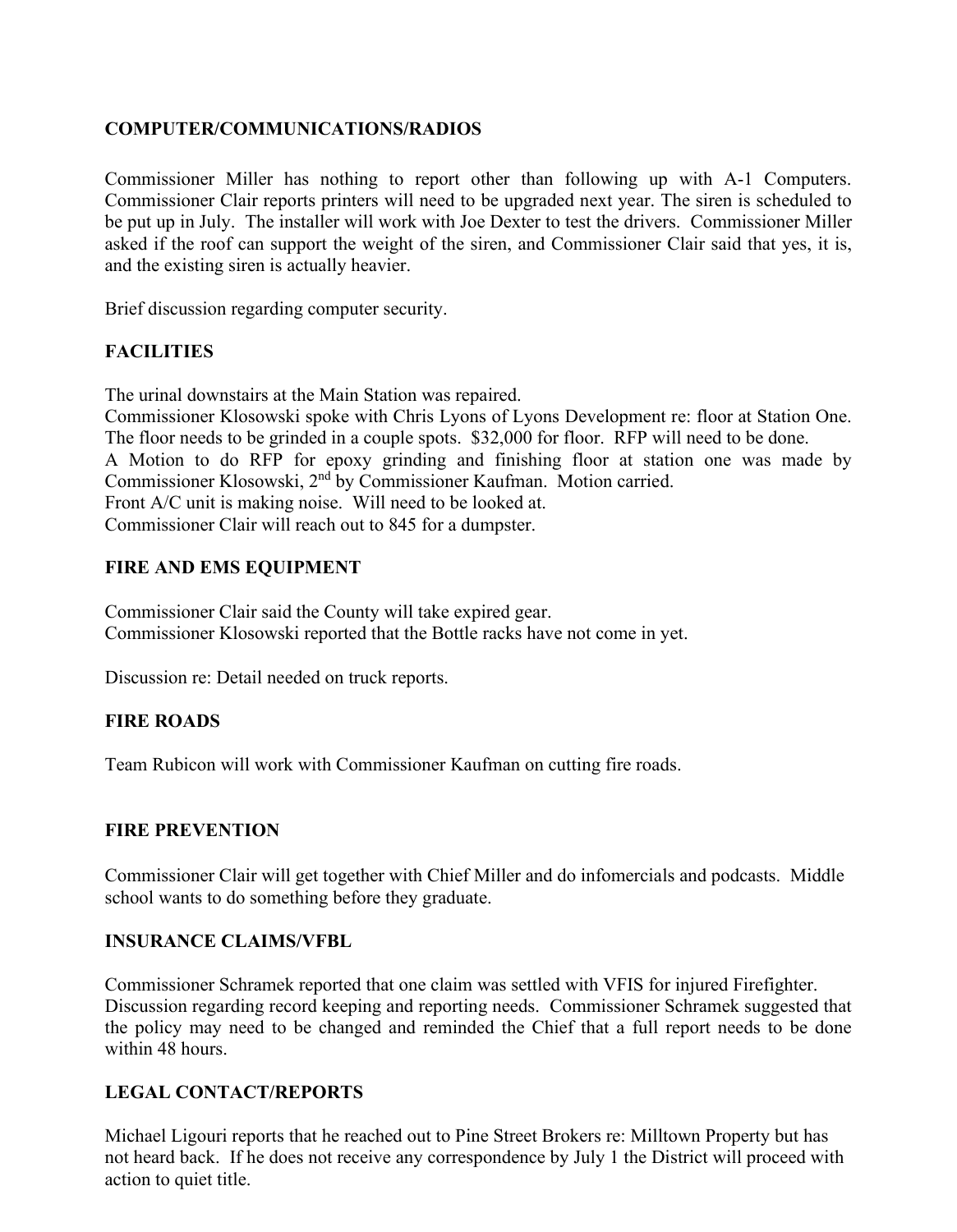# **LOSAP**

Commissioner Kaufman reported that LOSAP is currently going well.

# **OSHA MANDATES**

Bailout for probationary members is still in progress.

# **VEHICLE MAINTENANCE**

| Vehicle        | $\beta$ eginning<br>Mileage | Ending Mileage | Total Monthly<br>Mileage | Work Performed |
|----------------|-----------------------------|----------------|--------------------------|----------------|
| $ 11 - 1 - 1 $ |                             |                |                          |                |
| $ 11 - 1 - 2 $ |                             |                |                          |                |
| $ 11-1-3 $     |                             |                |                          |                |

Magpro quoted \$3,695.00 for lighting. Discussion re: same. Will look at proposal and determine next month.

# **RECRUITMENT AND RETENTION**

Nothing to report.

# **CHIEF'S REPORT**

The training officer from the class several members attended in CT has reached out to do a demo in the parking lot on Monday August 2nd 6:30-9:00Pm.

5-1 specs did not come within kilometer. Looking to purchase angle on side of ladder. Price of \$506.68 for just piece not labor.

Pound Ridge Fire Department is hosting a Polaris Certification Course on September 28, September 29 and October 1<sup>st</sup>.

# **FUTURE CAPITAL PROJECTS**

Nothing to report.

# **TRAVEL AND TRAINING**

Nothing to report.